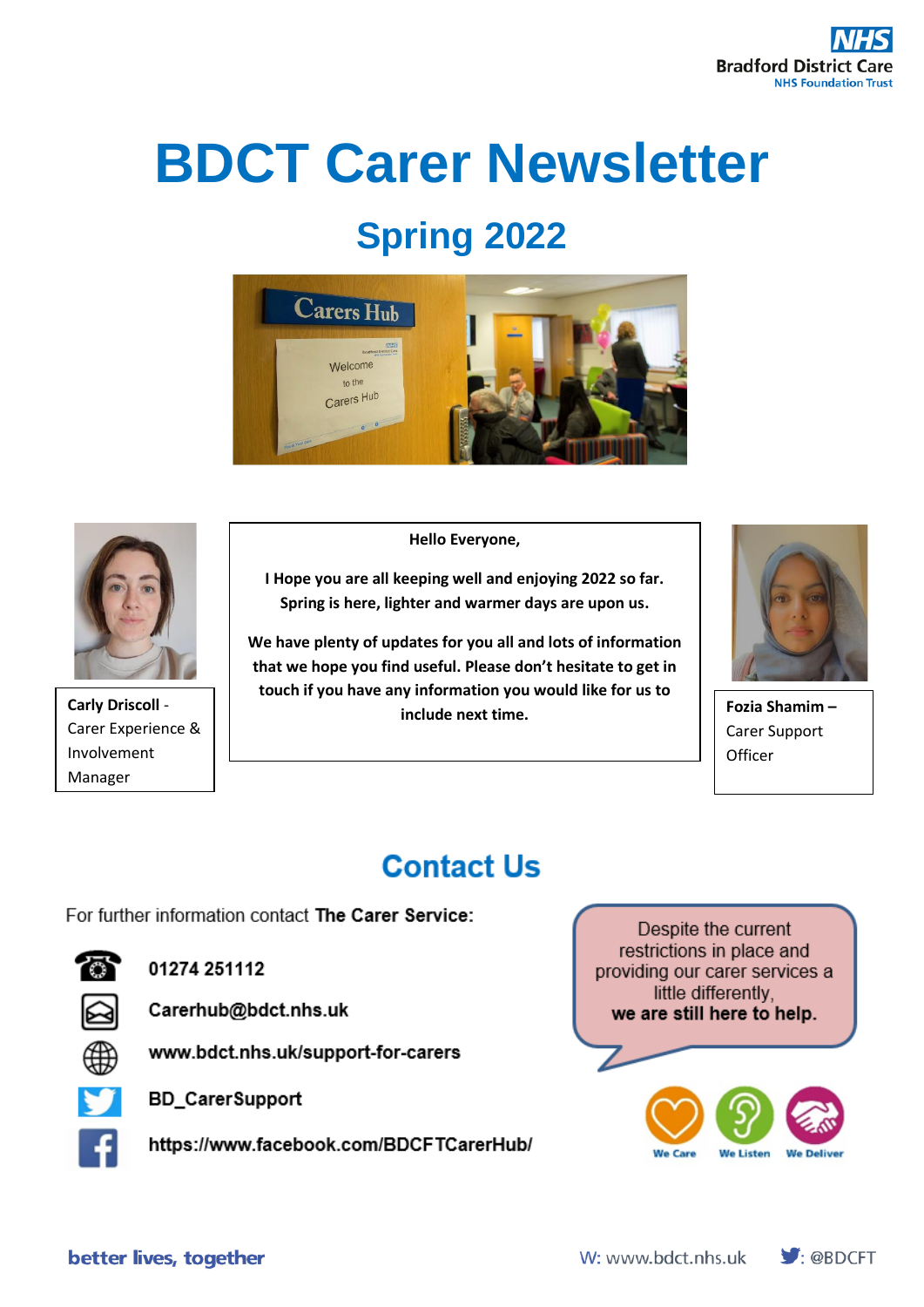## Carers Week 2022

# 'Making caring Visible, Valued and Supported'

**What is Carers week?** Carers Week is an annual campaign to raise awareness of caring, highlight the challenges unpaid carers face and recognise the contribution they make to families and communities throughout the UK. It also helps people who don't think of themselves as having caring responsibilities to identify as carers and access much-needed support.

The campaign is brought to life by thousands of individuals and organisations who come together to provide support for carers, run activities, highlight the vital role carers play in our communities and draw attention to just how important caring is.

Carers week 2022 runs from **6 th to 13th June** and this year the theme is 'Making caring Visible, Valued and Supported'.

### Carers week activities and events in your area:



what Bradford District Care Trust has to offer for carers of people using services and for our staff members who are carers.

#### Let's make caring 'Visible, Valued and Supported'

To register for a session, please contact carerhub@bdct.nhs.uk by Monday 30th May

#### Information stalls:

Come and say hello to us!

On **Monday 6th June** – 9.30am – 12.30pm we will be at Westbourne Green Community Hospital (oak lane entrance), 26 Heaton Road, BD8 8RA.

On **Tuesday 7th June** – 9.30am – 12.30pm we will be at Horton Park Medical Centre, 99 Horton Park Avenue, BD7 3EG.

We are planning some more information stalls through the week, please contact us on [carerhub@bdct.nhs.uk](mailto:carerhub@bdct.nhs.uk) for further details.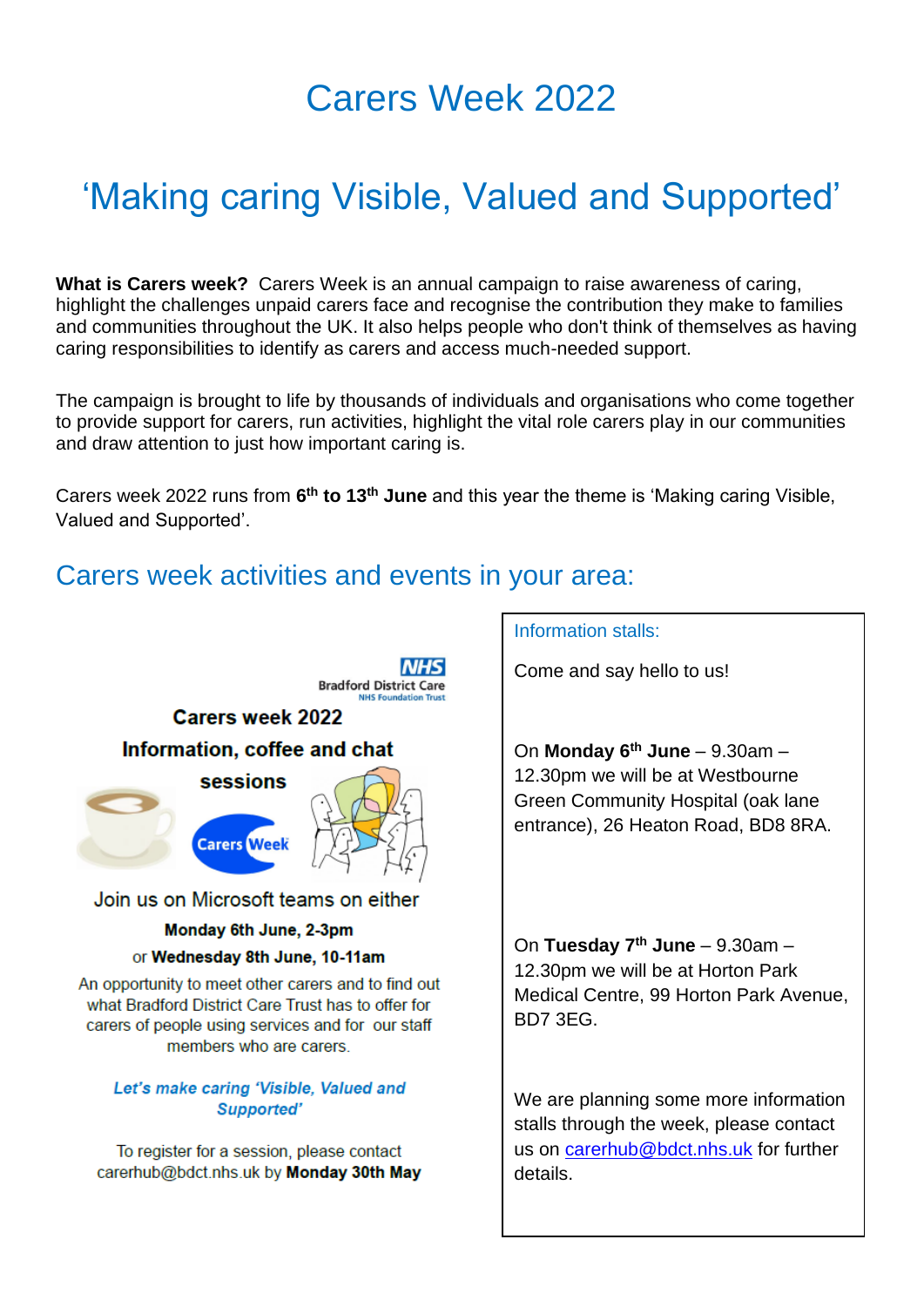# Carers week activities from Making Space and Carers' Resource:

**Tuesday 7th June** – Carers picnic in the park at Roberts Park, Saltaire.

**Thursday 9th June** – Party celebrating Carers week 2022, the Queen's Jubilee and Making Space 40<sup>th</sup> birthday



For full details, contact Making Space on [Bradfordcarersupport@makingspace.co.uk](mailto:Bradfordcarersupport@makingspace.co.uk)



#### **Sunday June 5th**

*Ilkley Food Market* Join us at Ilkley Food Market for a chat – we'll have a stall at this popular event. **Where:** The Grove, Ilkley **When:** 10am-3pm **Contact:** Claire Macina, [cmacina@carersresource.org](mailto:cmacina@carersresource.org)

#### **Monday June 6th**

*Carers' group with Pioneer Projects*

Carers' group for relatives and carers of anyone living with dementia, run in conjunction with Pioneer Projects **Where:** Bentham Library **When:** 10.30am-12.30pm

**Contact:** Debi Hawkins, [dhawkins@carersresource.org](mailto:dhawkins@carersresource.org) 01756 700888

#### *Oakworth Welcome Drop-in*

A friendly drop in open to carers and the people they care for **Where:** Oakworth Methodist Church, 107 Lidget, Oakworth, Keighley, BD22 7HN **When:** 1.30pm-3.30pm

For more details, contact Carly Brunskill, [cbrunskill@carersresource.org](mailto:cbrunskill@carersresource.org) 01756 700888

#### *Baildon Carers Group*

Celebrate Carers Week with a cuppa and a piece of cake Where: St Hugh's Centre, Coach Road, Baildon When: 2pm-3pm

For more details contact Mel Evans at [mevans@carersresource.org](mailto:mevans@carersresource.org) 01274 449660

#### **Tuesday June 7th**

*Promotions stand at Morrisons in Harrogate*

Come along and chat to members of our team about how we can help Where: Morrisons, Starbeck, Harrogate When: 9.30am-4.30pm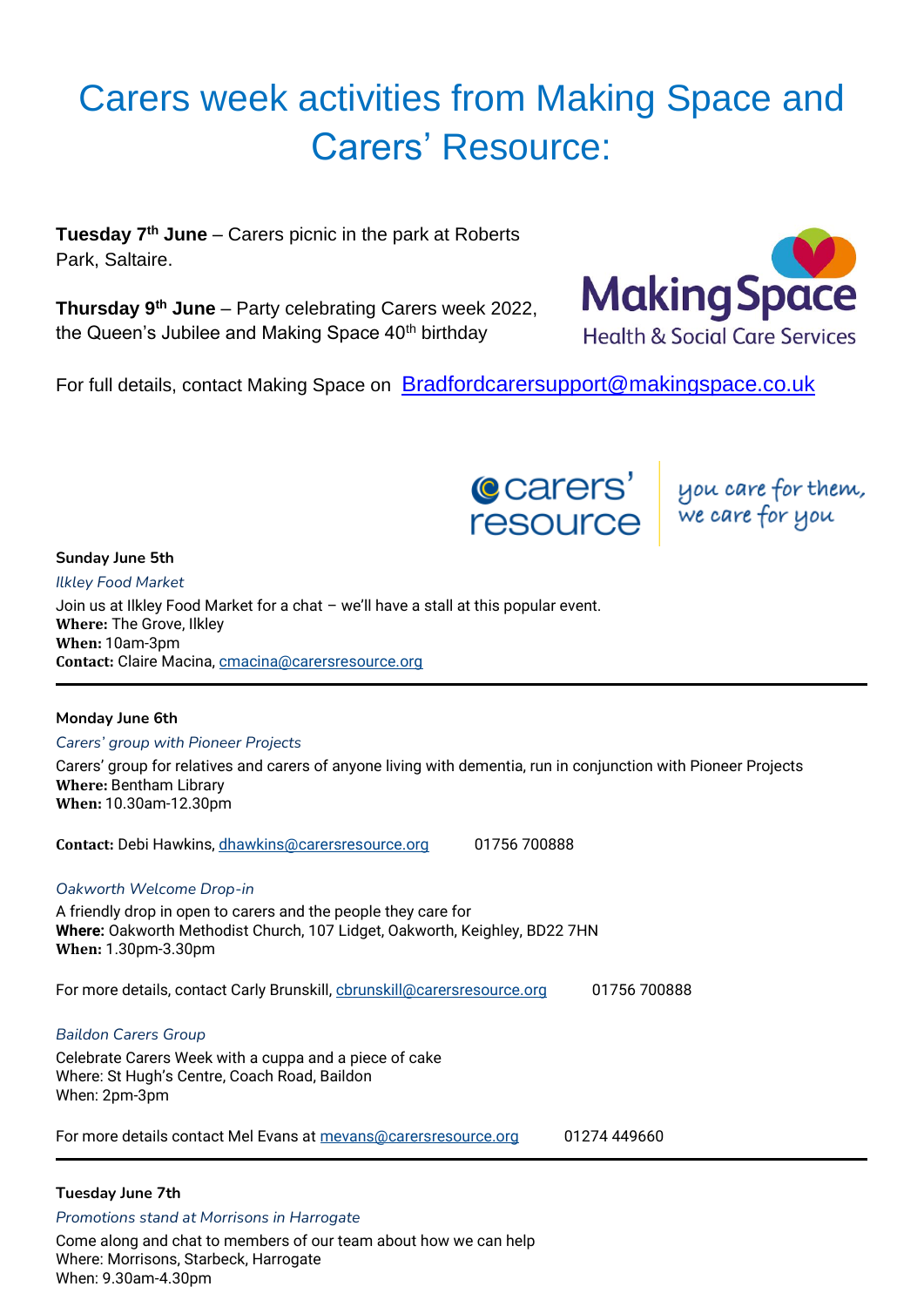#### *Wellbeing for Carers Week*

Specially for Carers Week – our online group meets face to face for laughter, resilience and relaxation. Ideal opportunity to meet other carers and share ideas. Booking essential. Where: Carers' Resource, Shipley BD18 3DZ When: 10am-11.30am

Contact: Nazma Akhbar 01274 449660 [nakhbar@carersresource.org](mailto:nakhbar@carersresource.org)

#### *Carer Craft and Chat*

Join other carers to celebrate Carers Week and make something special for yourself while enjoying some cake Where: The Life Centre, 102-104 Bierley House Avenue, Bradford BD4 6BU When: 10am-12noon

For more details contact Mel Evans at [mevans@carersresource.org](mailto:mevans@carersresource.org) 01274 449660

#### *Ilkley Carers Coffee and Cake*

A group for carers in the Ilkley area to meet together and enjoy coffee and cake Where: Clarke-Foley Centre, Ilkley When: 10.30am – 12noon

Contact: Fiona McKinnon-Evans [Fmckinnon-evans@carersresource.org](mailto:Fmckinnon-evans@carersresource.org) 01756 700888

#### *Bradford Allotment Carers Week celebration*

Informal drop-in event at the Carers' Resource allotment in Bradford. Including a willow-weaving workshop and a drumming session! Where: Undercliffe Allotments, Bradford When: 10am-1pm

Contact: Becca Marshall [bmarshall@carersresource.org](mailto:bmarshall@carersresource.org) 01274 449660 or 07842312719

#### **Wednesday June 8th**

#### *Re-filling your own jug! Wellbeing for carers*

We often say "you can't pour from an empty jug" when we mean that you need to look after yourself before you can support others. But how do you replenish your jug?

This special day during Carers Week will give carers time to pick up some new tools for replenishing their own energy, with information and demonstrations on Emotional Freedom Technique, hypnotherapy and an afternoon dedicated to fun and practical ways of looking at and working on self-care.

There will also be the opportunity to have a go at a variety of hands on crafts. Bring your own lunch but cake and brews a-plenty will be on offer! All free but booking is essential.

**Where:** Carers' Resource, Ronaldsway House, Brook St, Skipton **When:** 9.30am-4pm

Contact: Debi Hawkins [dhawkins@carersresource.org.uk](mailto:dhawkins@carersresource.org.uk) 01756 700888

#### *Cliffe Castle Stroll*

Join other carers for a stroll around Cliffe Castle Park, Keighley, followed by cake to get together and celebrate Carers Week

Where: Cliffe Castle Park, Keighley When: 10am

For more details contact Mel Evans at [mevans@carersresource.org](mailto:mevans@carersresource.org) 01274 449660

#### *Carers Week Special – Men on a Boat Trip*

Join other male carers for a relaxing cruise along the Leeds-Liverpool canal in a narrow boat from Saltaire, Bradford and have a good chat along the way. Free of charge! Please contact us for more details and to book your place. Where: Saltaire, Bradford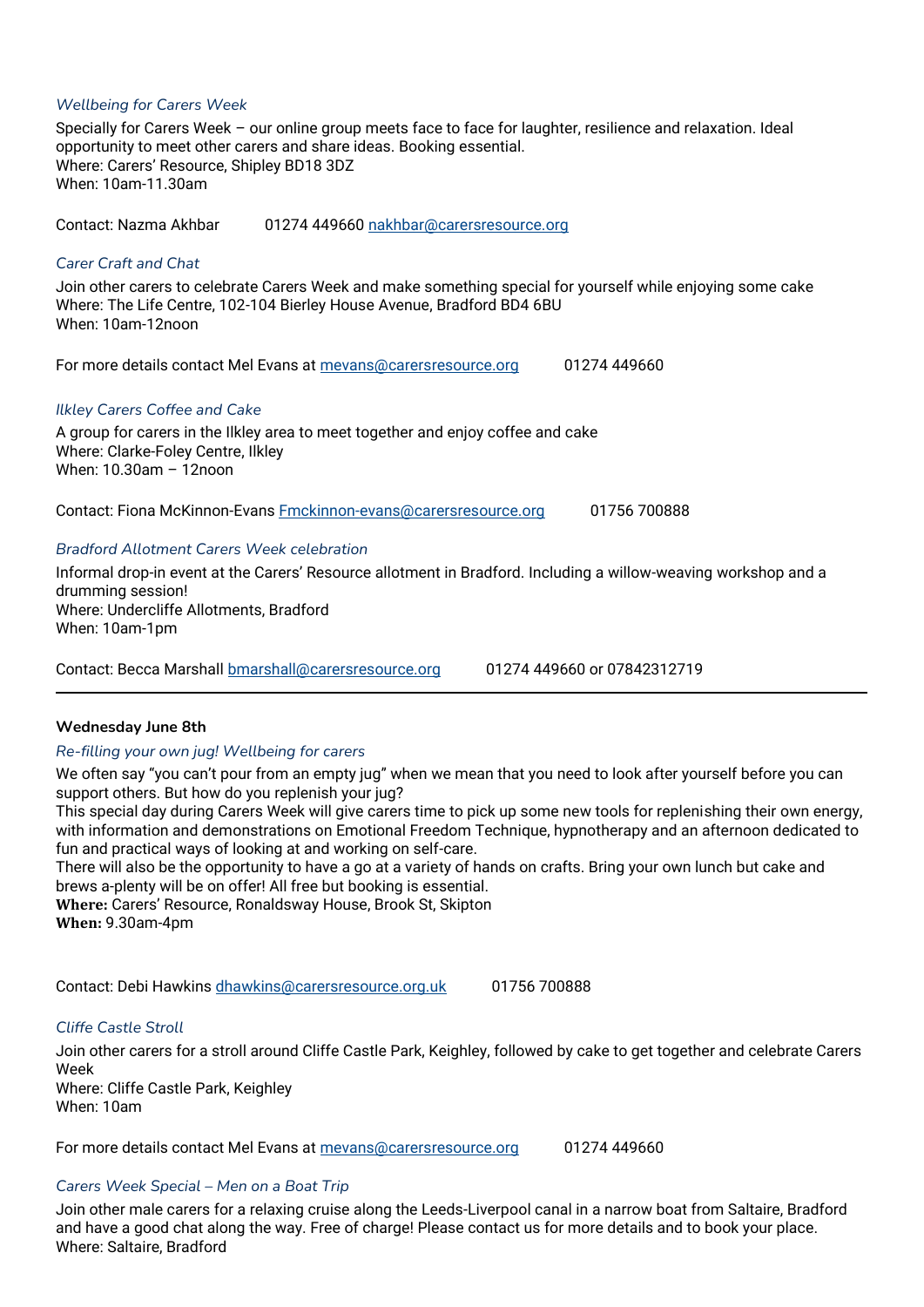#### Contact: Mohammed Mahboob 01274 449660 [mencare2@careresource.org](mailto:mencare2@careresource.org)

#### *Harrogate Open Office Afternoon*

Come and see us at our new office in Harrogate! Complementary refreshments available. Where: 3 Grove Park Court, Grove Park Terrace Harrogate HG1 4DP When: 2pm-4pm

Contact: Harrogate office 01423 500555

#### **Thursday June 9th**

#### *Airedale Centre Carers Week Event*

Carers' Resource staff are joining the local Modality Surgeries for a Carers Week event. Where: Airedale Centre, Keighley When: 11am-2pm

#### *You are Not Alone – Child to Parent Violence Support Group*

For parents/carers of school age children up to 18 yrs old. Peer support, advice, guidance and reassurance. Where: Carers' Resource, Shipley BD18 3DZ When: 10am-12noon

Contact: Sam Bland [sbland@carersresource.org](mailto:sbland@carersresource.org) or 01274 449660

#### *SEND Parent Carer Group, Shipley*

An informal meeting for parent carers in Shipley area for parent carers to get together, receive support and share experiences and build confidence together. Where: Shipley (venue TBC) When: 11am-1pm

Contact: Kathryn Leakey [kleakey@carersresource.org](mailto:kleakey@carersresource.org) 01274 449660

#### *Dales Diners*

Dales Diners will celebrate carers week with a special party lunch for carers and cared for with memory problems. Cost £5 per person. Booking essential. Where: Christ Church Hall, Darley

When: 1pm Contact: Carol Lancaster [clancaster@carersresource.org](mailto:clancaster@carersresource.org) 01423 500555 *Online Trivia Quiz* Come and have some fun with our quiz in Carers Week! Prize to be awarded! Where: Virtual When: 2pm-3pm

Contact: Naomi Evans [nevans@carersresource.org](mailto:nevans@carersresource.org) 01423 500 555

#### *STAR Club Parent Carer Drop-in*

Monthly drop in session for parent carers of young people attending STAR club Where: Culture Fusion Building, Thornton Road, Bradford BD1 2EP When: 6.30pm-8.30pm

Contact: Lucy Cartwright [lcartwright@carersresource.org](mailto:lcartwright@carersresource.org) 01274 449660

#### **Friday June 10th**

*Skipton Allotment Group*

Take part in some gardening and enjoy growing your own with other carers. Where: Middletown Allotments, Skipton When: 10am-12noon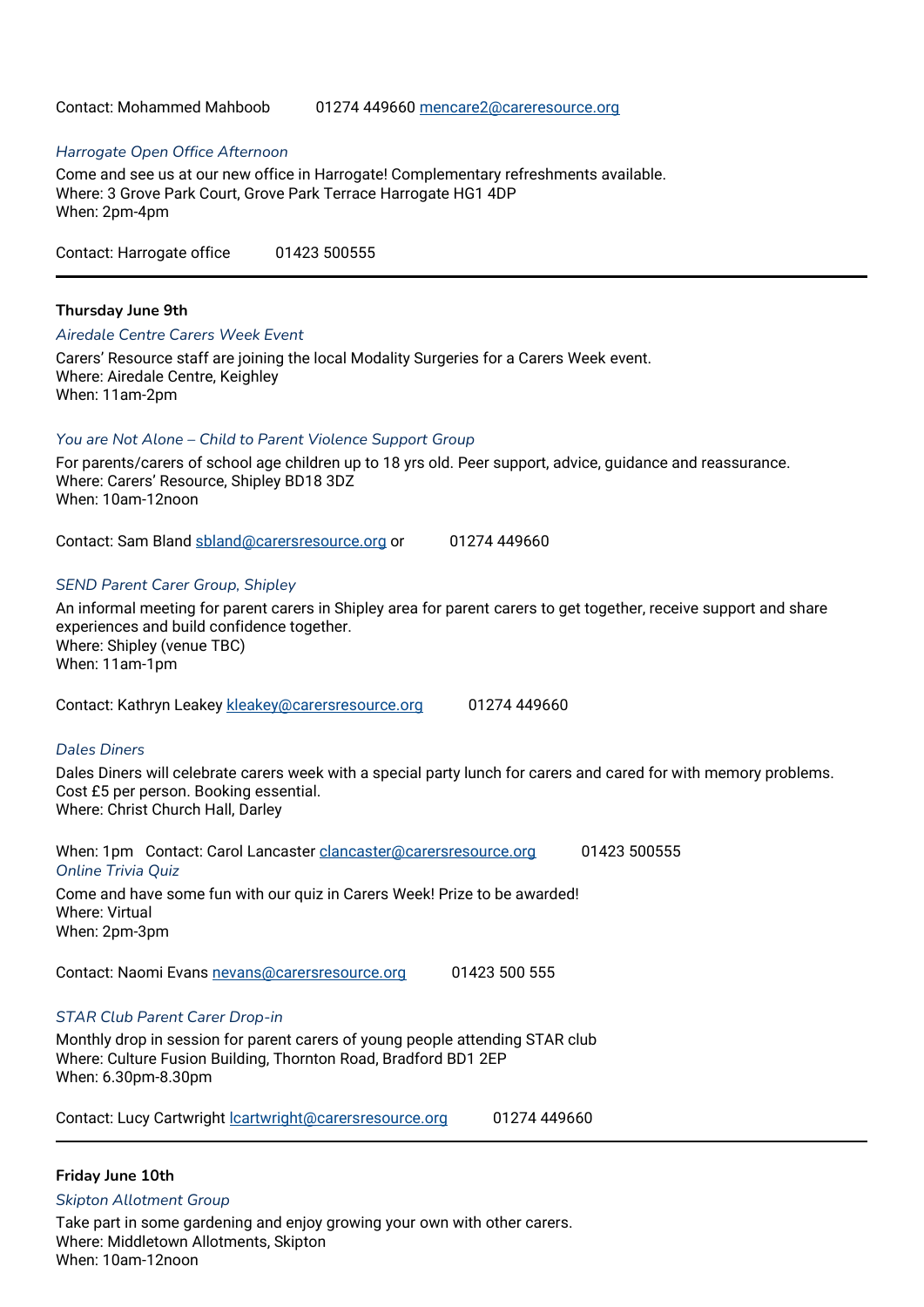#### *Woodland walk and picnic*

A short woodland walk and a complementary picnic at Grewelthorpe's Hackfall Woods . Carers and cared fors welcome ! Meet outside The Crown Inn at Grewelthorpe and please ring Helen Dickinson to arrange. This is woodland, and although it is a gentle walk, we recommend sturdy shoes to be worn. No slippers or flipflops! Looking forward to seeing you there. Where: The Crown Inn, Grewelthorpe When: 11am

Contact: Helen Dickinson [hdickinson@carersresource.org](mailto:hdickinson@carersresource.org) 07706 334260

# Volunteering opportunity within a new walking social support group for carers

We are currently in the process of setting up a brand new group for carers. Working closely with the Well Together network, we are starting a group for carers to meet with one another walk and talk. This might be about their role and experiences as a carer, but it might also be about where they are going on holiday or what they are having for tea. We wanted to create a safe, social environment for carers to come together.

We are looking for a volunteer to support with the group.

**If this is something you would like to do, please contact Fozia or Carly at** [carerhub@bdct.nhs.uk](mailto:carerhub@bdct.nhs.uk)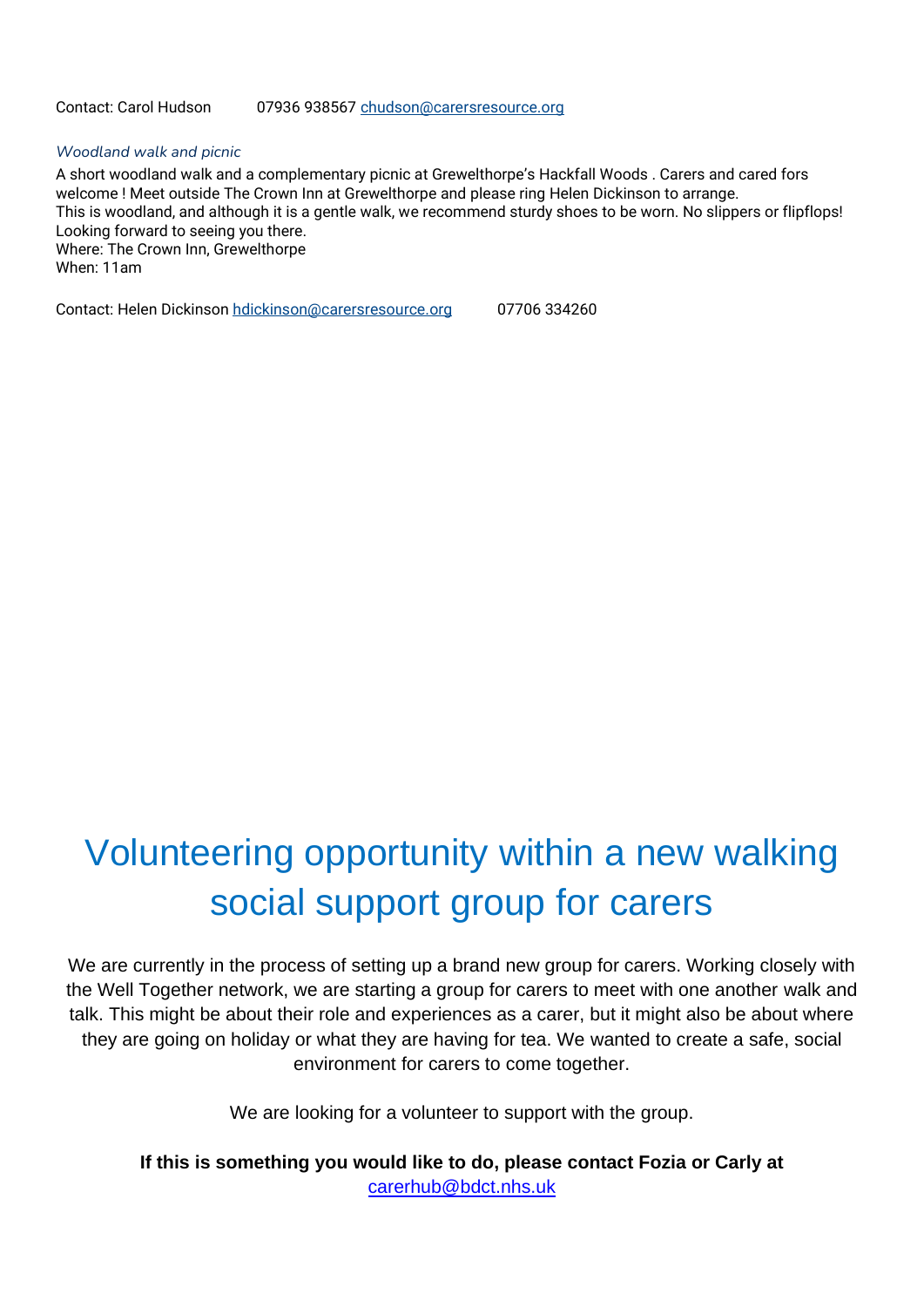# **Opportunities to be involved**

There are various ways that you can be involved in the Trust, beginning with your own experiences as a carer and extending to team, service or Trust wide involvement. We welcome you to be involved at all levels because you have first-hand expertise as a carer of someone who has used Trust services and you can tell us your views, from your perspective, in your own words. You can do this as and when it suits you and can always so 'no'! For example:

#### • **in decisions about the care/treatment of the person you care for**

We recognise that care is made better by good working relationships and communication between the person using our services, the professionals, and carers. We believe that the carer contribution and their expert knowledge should always be considered and included in individual care wherever appropriate. Where carers are active partners in the care planning and treatment of those using our services, it also promotes safety, supports recovery, and sustains well-being.

#### • **being involved in a team or service**

helping to develop information

- sharing your experience to support staff training and awareness
- ioining a recruitment panel to provide a carer perspective in the appointment of staff
- taking part in an improvement initiative
- or many other ways you can also suggest ideas on how you want to be involved.

#### • **involvement in the wider work of the Trust**

- taking part in the design of new facilities, like the redevelopment of Lynfield Mount Hospital
- attending events, meetings, and consultations
- brining a carer perspective to Trust Committees, groups or projects
- becoming a member or Governor of the Foundation Trust



We want to encourage carers of all ages, including young people who are carers, to join with us as Involvement Partners to work together in improving all our services – physical and mental health, Learning Disabilities and Children's Services. You can help decide and improve what we provide, and the experience of using services for everyone including carers.

If you are interested, or would like further information, please contact the Patient Experience & Involvement Team on **01274 228298** or e-mail **[involve@bdct.nhs.uk](mailto:involve@bdct.nhs.uk)**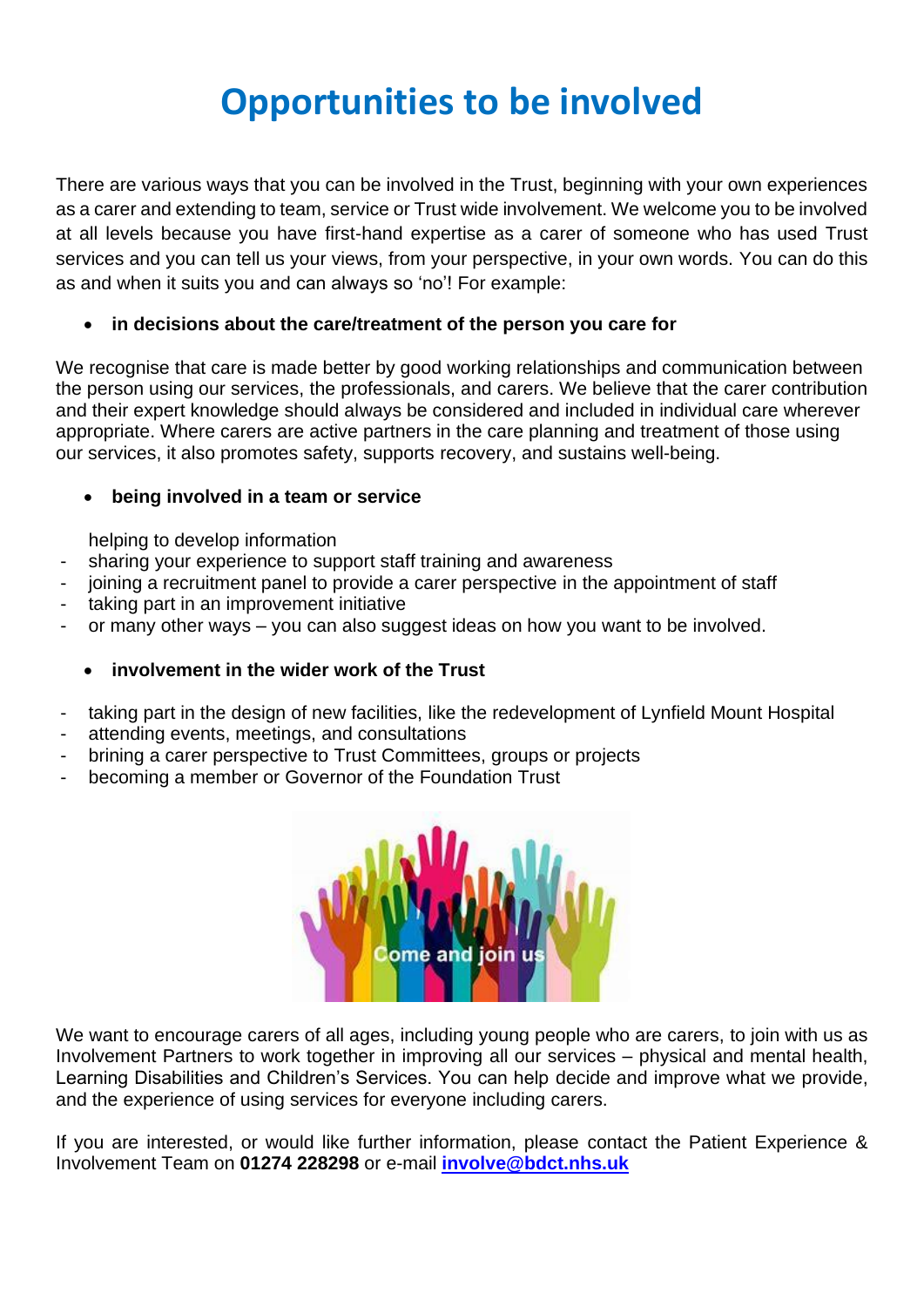

## **Carer Development Group**

You may remember from previous updates, that we have set up a Carer Development group. The purpose of this group is to refocus and refresh our commitment to carers across the trust services.

Our last Carer Development group meeting took place on 8<sup>th</sup> November 2021 and was attended by a wide range of internal and external services. We now have 3 carer representatives within the group, but we welcome and encourage the involvement of more carers.

It would be great to get a mix of people with different sorts of caring experience - because we provide a whole range of types of health service, physical, mental health, learning disability, children and so on – and to have a range of people from different areas in our 'patch', and from a range of backgrounds, age groups and cultures.

We will pay a fee, in line with Trust policy, plus out of pocket expenses to Carer members of this group. This could include the costs of care to release you to attend, if this cannot be met through other sources such as a care package.

The next Carer Development group meeting will take place in the new year, date to be confirmed. This is currently planned as a Microsoft Teams meeting.

**If you are interested in joining this group, please contact carerhub@bdct.nhs.uk as soon as possible – we will ask you to fill in a short form to tell us about yourself and why you are interested. We will try to involve everyone who is interested but if a lot of people respond, we may need to select those who we feel will bring a good range of experience and representation to the group**

### **Groups**

**Carers in Action** - This is a monthly group of carers who meet to share information/experiences/expertise, drive discussions, provide support and find out about things affecting carers who care for people who access/use Bradford District Care NHS Foundation Trust services.

**Trust Wide involvement group** – You are welcome to attend as an involvement partner or as a guest. Maybe you are thinking about becoming an involvement partner?

New members are always welcome. For further information or to be added to the group, call the Carers Hub on 01274 251112 – please leave a message we do check these regularly and will call you back if you leave your name and number - or email [carerhub@bdct.nhs.uk.](mailto:carerhub@bdct.nhs.uk)

**We are still meeting virtually right now, however we hope that face to face meetings will resume in the coming months. We are eager to get back to meeting with you all but our priority is to keep you and those you care for safe.**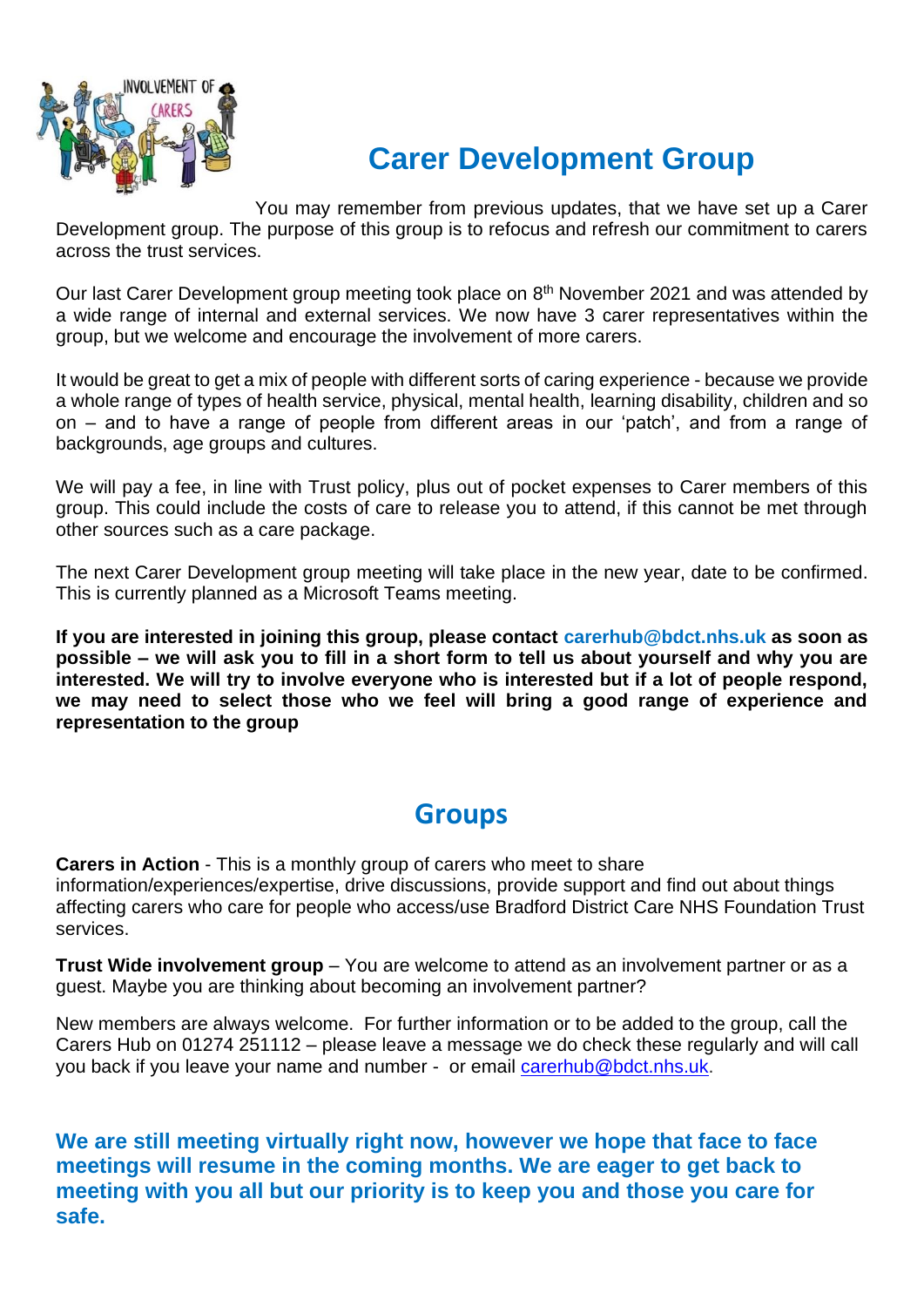### **Taking Part in Virtual/Online activities.**

If you have not used online technology before, there are plenty of opportunities ahead to give it a try. You don't need to have a camera on your computer or phone, or even have the camera turned on if you do not want to - you can just use the microphone and be on audio.

Once you sign up to a virtual/on-line event, we will send you easy to follow instructions on what to do and we will gladly support you in getting connected. If you have a problem one of us will be on hand to reassure you and to talk you through it.

We hope it will not be too long before we have more options in what we can do, and we look forward to that, but we also know that this can make it easier for some people, including carers, to take part in things without having to come to a venue. Why not give it a try?

If you have ideas for things you would like us to provide online, or when restrictions ease, please let us know. We want to know what works for you!



## **Support for carers**

## **Making Space –**

### **Mental Health Carer Support Service**

Bradford and Airedale



Are you caring for someone who has a mental health condition? If yes, *we are here to help.*

*Contact us* Get in touch with us today to find out more about what we can do to support you. **Airedale** 07843 268029 and 07972 732859 **Bradford City** 07843 267952 **Bradford South & West** 07843 268051 **Bradford North** 07843 268115

**Email:** [Bradfordcarersupport@makingspace.co.uk](mailto:Bradfordcarersupport@makingspace.co.uk)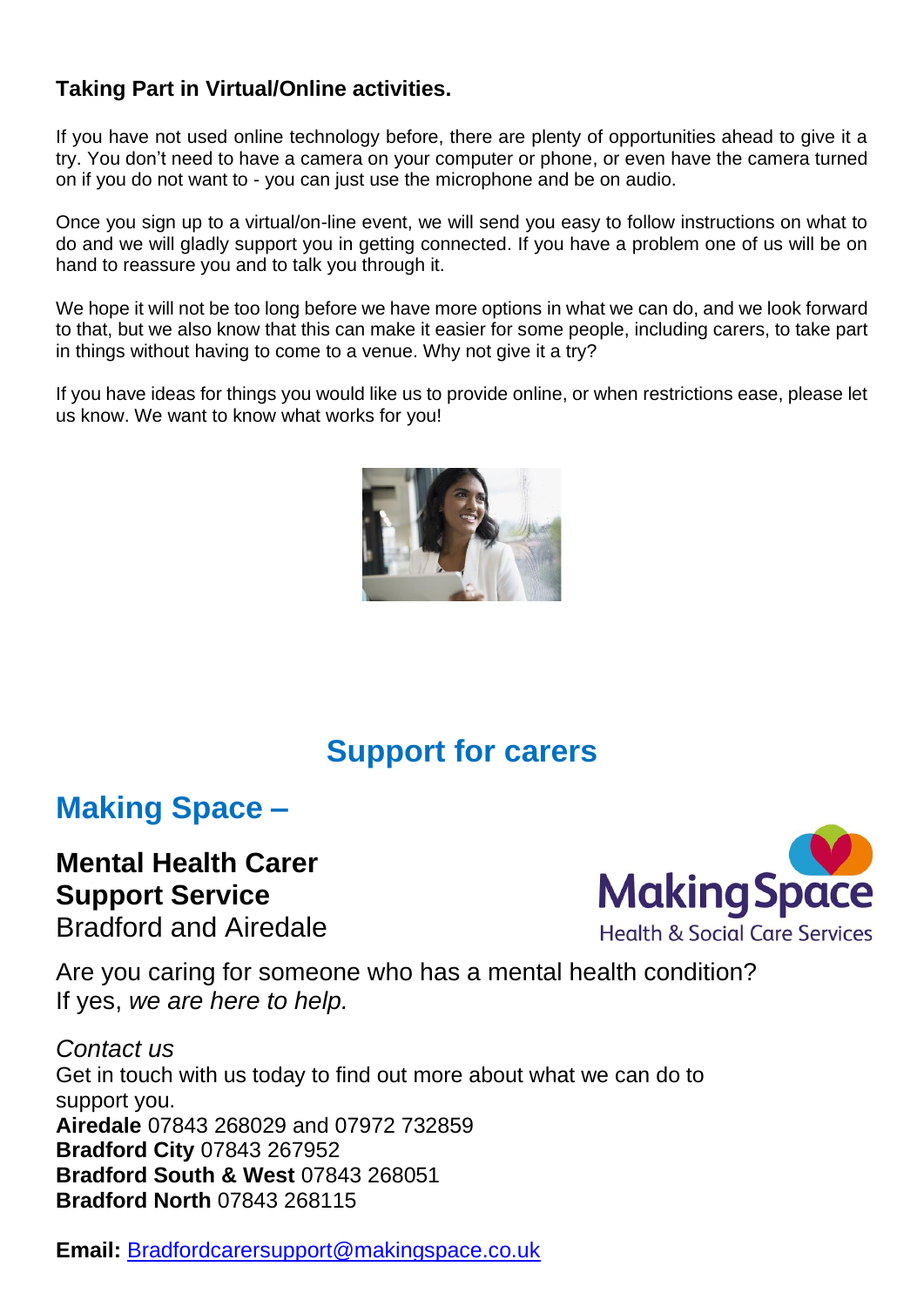## **Carers' Resource –**

**C**carers' resource

you care for them, we care for you

Carers' Resource offers a range of services across all its localities. We can provide individually tailored information on subjects including:

- available support whether financial, practical or emotional and how to access it
- hospital admission and discharge processes
- advice on benefits entitlement (where we are able to do so)
- how to plan for the future
- how to develop new hobbies and interests
- how to find leisure, learning and employment opportunities
- where you can go to form links with other carers through groups and activities Contact:

Bradford - 01274 449660 Harrogate - 01423 500555 Skipton - 01756 700888

## **Young carers**

In Bradford, young carers can access support through the young carers programme at Carer Resource'. You can contact them on **01274 449660**.

## **Young Carer Support App:**

West Yorkshire Health and Care Partnership have launched an app to help young carers access the help and support they might need.